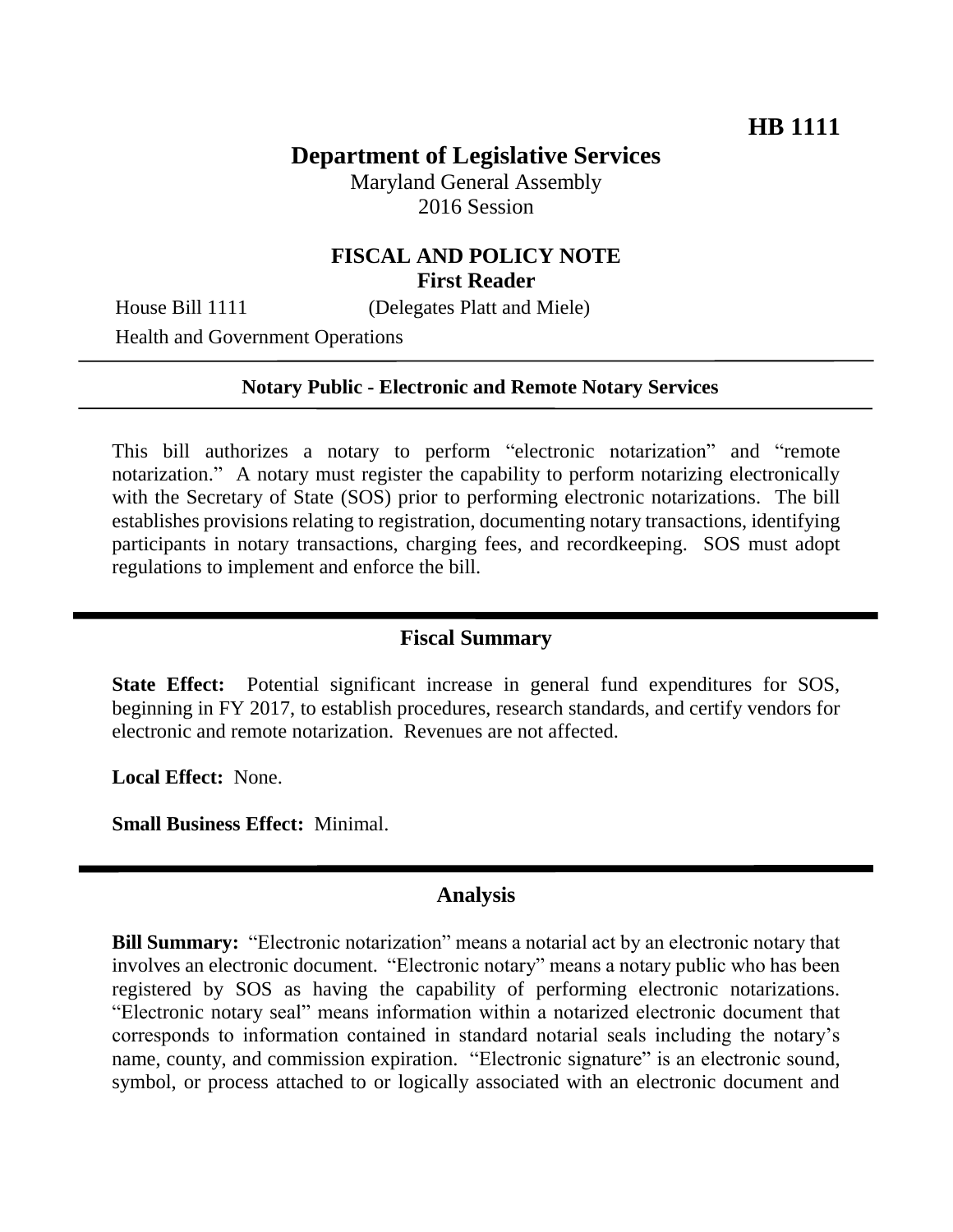executed or adopted by a person with the intent to sign the document. "Record of electronic notarizations" is a device for creating and preserving a chronological record of electronic notarizations performed by an electronic notary that includes specified information. "Remote notarization" means an electronic notarization by an electronic notary in which the signer of the electronic document is not in the physical presence of the electronic notary at the time of the notarization.

*Registration and Renewal*: Electronic notaries must register with SOS their capability of notarizing electronically. SOS must develop a registration form for this purpose, which must include a description of the technology used to create an electronic signature and notary seal, including the name of the technology provider. An electronic notary must re-register with SOS within 90 days whenever the technology used is updated and after renewing a notary public commission.

*Electronic Notarization Procedure*: An electronic notary must attach to or logically associate with the electronic document the official electronic signature of the notary and the electronic notary seal. Generally, an electronic notary may not perform an electronic notarization if the signer of the electronic document is not in the physical presence of the electronic notary at the time of authorization or, in the case of a remote authorization, is not personally known or identified by the notary through (1) video and audio technology; (2) personal knowledge of the signer; (3) a prior in-person identification; (4) software that relies on high-resolution imaging and document classification to perform a forensic analysis; or (5) any other method of confirming the identity of the signer that is authorized by regulation. An electronic notary may also decline to notarize a document from any signer that shows a demeanor that causes the notary to have a compelling doubt about whether the signer knows the consequences of the transaction requiring the notarial act or if in the notary's judgment, is not acting of the signer's own free will.

*Fees:* An electronic notary may charge a fee that exceeds the prescribed fees for standard notarizations and takes into account the costs of the technology used in electronic notarization.

*Recordkeeping Requirements*: Electronic notaries must exercise reasonable care in performing electronic notarizations and a high degree of care in obtaining the satisfactory proof of identity of the signer of an electronic document. Records of electronic notarizations must be protected, backed up, and maintained for inspection for at least five years from the date of notarization. The electronic record, electronic signature, and physical and electronic notary seal must be kept secure under the notary's exclusive control and for the notary's exclusive use. An electronic signature can only be used for the purpose of performing electronic notarizations. An electronic notary must inform the appropriate law enforcement agency and notify SOS in writing if an electronic record, electronic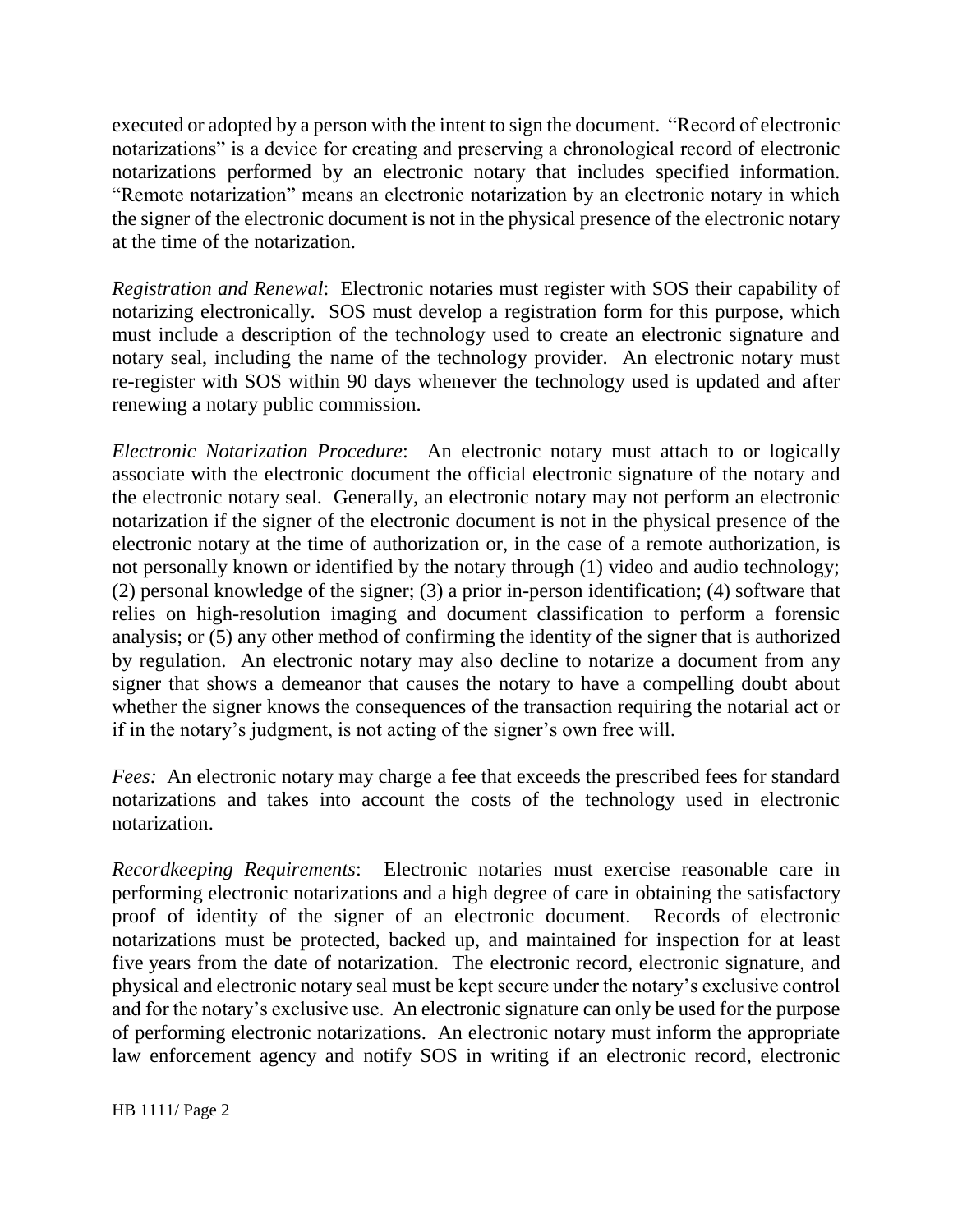signature, or notary seal (physical or electronic) has been lost, stolen, or used by an individual other than the electronic notary.

*Applicability:* Electronic notaries are subject to the rules set forth in State law for standard notaries and may perform electronic notarizations in any other county or state with the same power and effect as if the notarization was performed in the county for which the notary was appointed.

**Current Law:** A notary public must (1) be at least age 18; (2) be of good moral character and integrity; (3) live or work in Maryland; and (4) be a resident of the senatorial district in which they are appointed or, if living outside the state, be a resident of a state that allows Maryland residents working in that state to serve as notaries.

A notary public must provide a public notarial seal or stamp with which the notary will authenticate the notary's acts, instruments, and attestations. The seal or stamp must include the name, surname, and office of the notary and the notary's place of residence, which must be designated by the county of the notary's residence or, if the notary is a resident of Baltimore City, Baltimore City.

If a document presented for notarization does not contain a notarial certificate reflecting the taking of an oath or acknowledgment, a notary may nevertheless witness the signing of the document in the notary's official capacity by (1) obtaining satisfactory proof of the identity of the person signing the document; (2) observing the signing of the document; (3) dating, signing, and sealing or stamping the document; and (4) recording the act in the notary's fair register.

There are no provisions in State law regarding electronic and/or remote notarizations.

In June 2000, the U.S. Congress passed the federal Electronic Signatures in Global and National Commerce Act, which states that if a statute, regulation, or other rule of law requires a signature or record relating to a transaction to be notarized, acknowledged, verified, or made under oath, that requirement is satisfied if the electronic signature of the person authorized to perform those acts, together with all other information required to be included by other applicable statute, regulation, or rule of law, is attached to or logically associated with the signature or record.

**Background:** Several states have laws authorizing notarizations of electronic documents using an electronic notary seal; however, the signer is still required to appear in person for a notary to notarize a document. On July 1, 2012, Virginia became the first state in the country to authorize remote online notarization, which allows an electronic notary to perform a notarization without being in the physical presence of the signer. The bill implements substantially similar requirements and procedures as Virginia.

HB 1111/ Page 3